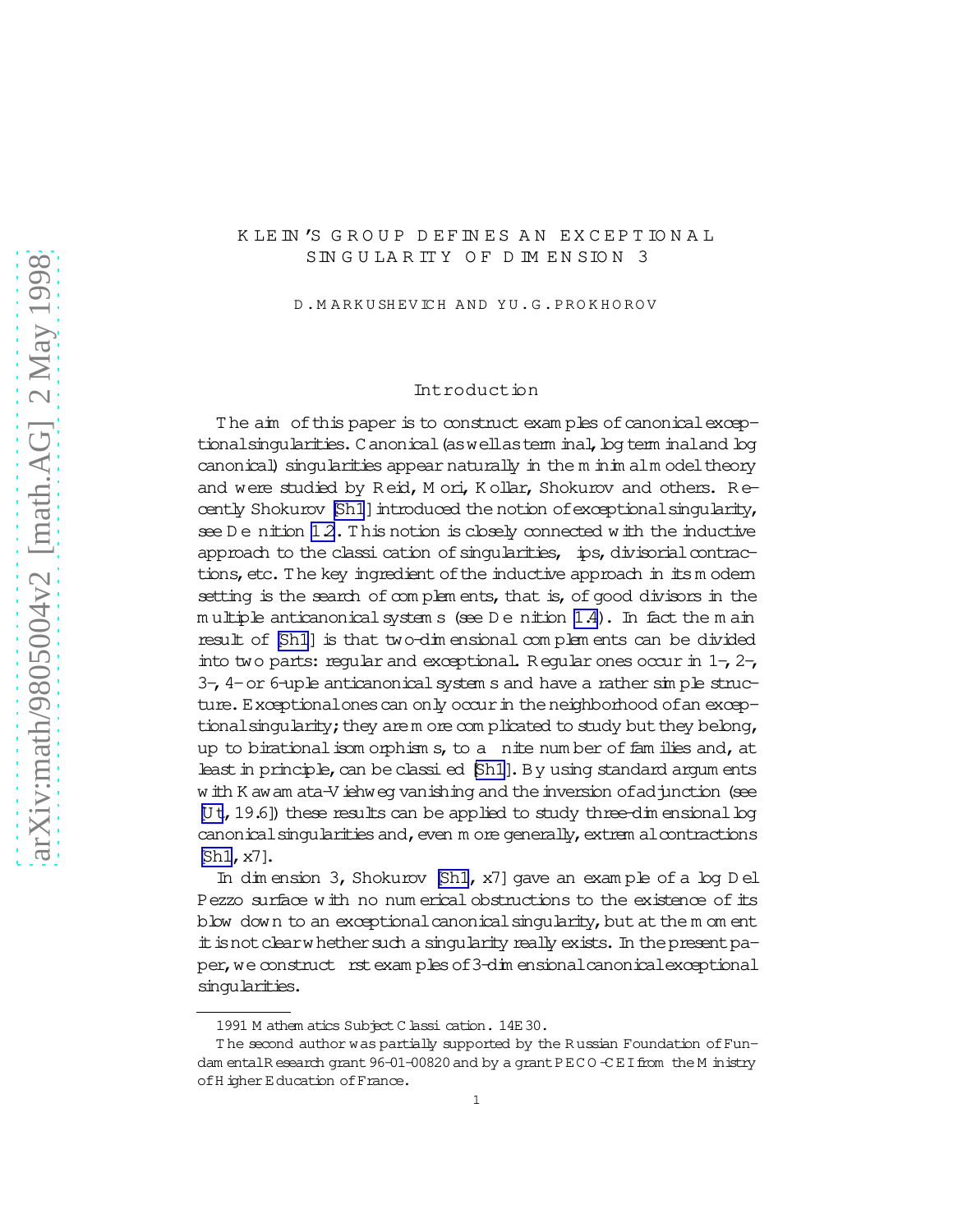Our exam ples belong to the class of quotient singularities: they are quotients of  $C^3$  by the action of K lein's simple group J of order 168, and of its central extension  $J^0$  by the 3-rd roots of unity, of order 504. Rem ark, that these quotient singularities have been already investigated in relation to another problem in M arl and Rol. It was proved, that they and, m ore generally, any quotient of  $C^3$  by a nite subgroup of the special linear group, are crepant, that is, adm it resolutions with trivial canonical class. Thus, they are in a sense opposite to term inal, or totally discrepant singularities inside the class of canonical ones. By Example 1.9, the term inal singularities are always nonexceptional, so, we have a reason to start the search of exceptional ones am ong crepant quotients.

We use the M iller  $\beta$  lichfieldt $\beta$  ickson classication MBD of nite subgroups of  $SL_3(\mathbb{C})$ , and show, that for some classes of this classication the quotient is not exceptional. These include the reducible, in prin itive groups, the icosahedral group H and its central extension H<sup>0</sup> of order 180. A ll these groups have a sem invariant of degree 3. It is plausible, that the quotients by the subgroups without sem invariants of degree 3 are exceptional. But the proof of the exceptionality  $\frac{1}{2}$  is not so easy as that of the nonexceptionality: in the rst case, one has to verify them inim aldiscrepancies for all possible boundaries, whereas, in the second case, it su ces to nd one nonexceptional boundary. We prove the exceptionality of our exam ples by the rule of contraries, in using the existence of a nonexceptional  $1-$ ,  $2-$ ,  $3-$ ,  $4$ -or  $6$ -com plem ent of the canonical divisor (according to [Sh1]) for a nonexceptional singularity. This in plies that it su ces to verify only the boundaries given by the sem invariants of degree 18. The rest of the proof relies heavily upon the classical results of K lein on the group J: enum eration of the orbits, list of invariants, the con quration of the non-free bous of its action on the projective plane.

We will describe now brie y the contents of the article by sections.

Section 1 is preliminary, it contains de nitions and some facts for later use. In Section 2 we describe our approach to the prooof of the exceptionality of quotient singularities. In particular we prove (Corollary 2.3) that a quotient singularity  $C^3 = G$  can be exceptional only if G is primitive. In Section 3 the main result (Theorem 3.1) is proved.

A cknow ledgem ents. The authors would like to thank V.V. Shokurov for useful rem arks.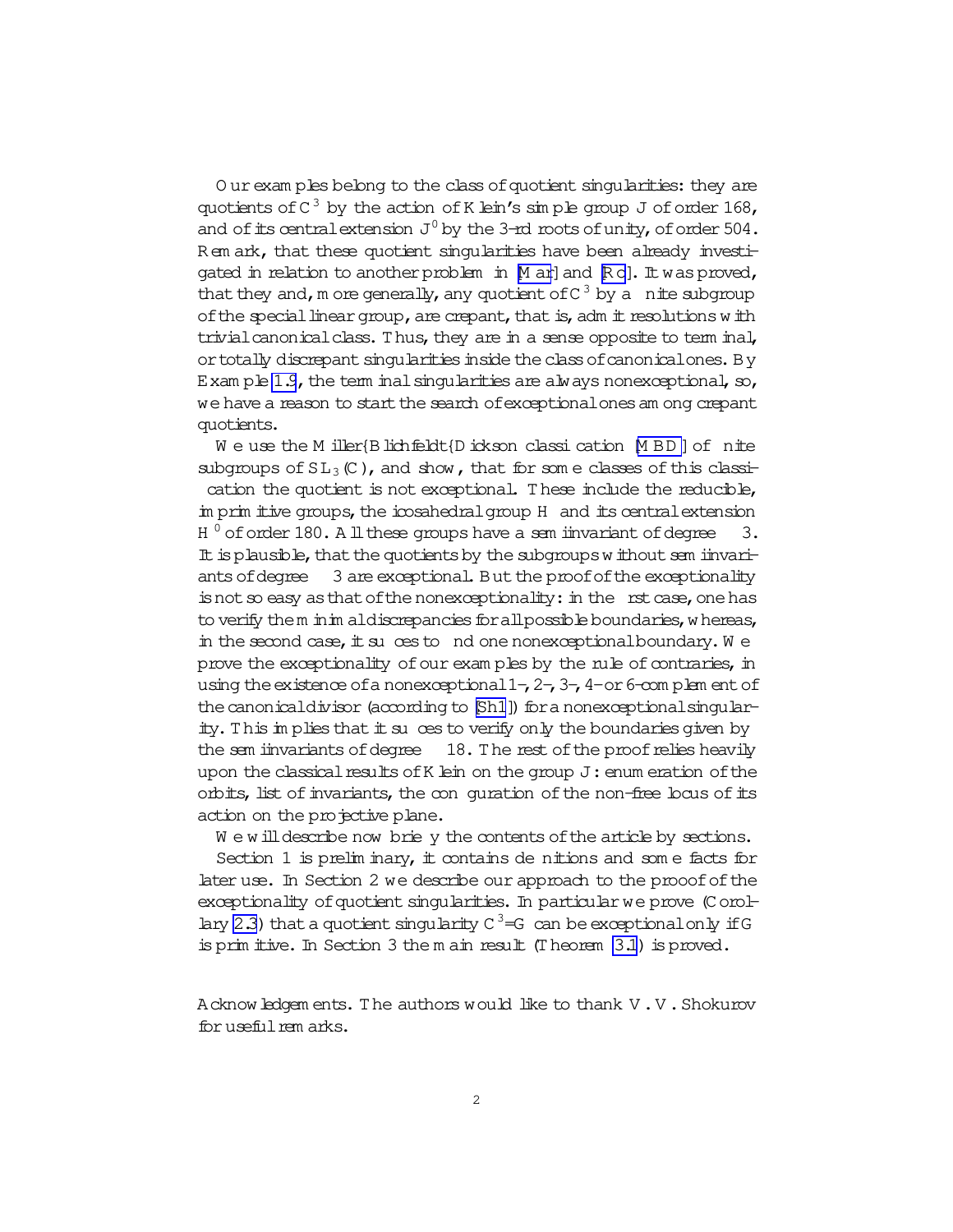### 1. Definitions and preliminary results

<span id="page-2-0"></span>We follow essentially the term inology and notation of [Ut], [Sh] and  $[Sh1]$  (see also  $[Ko]$  for a nice introduction to the sub ject).

Denition 1.1. Let  $\&$  3 P ) be a norm alsingularity (not necessarily isolated) and let  $D =$  $d_iD_i$  be a divisor on X with real coe cients. 1 for all i. It is called a subbound-D is called a boundary if  $0$  d; ary, if  $\pm$  is  $m$  a prated by a boundary. A proper birational  $m$  orphism f: Y ! X is called a log resolution of  $(X, D)$  at P, if Y is nonsingular near  $f^{-1}(P)$  and Supp  $(D)$  [ E is a norm al crossing divisor on Y near  $f^{-1}(P)$ , where D is used to denote both the subboundary on X and its proper transform on Y, and E =  $[E_i]$  is the exceptional divisor of f. The pair  $(X;D)$  or, by abuse of language, the divisor  $K_X + D$  is called term inal, canonical, K awam ata bo term inal (klt), purely bo term inal (plt), and, respectively, bg canonical (b) near P, if the following conditions are veri ed:

(i)  $K_X + D$  is R-Cartier.

(ii) Let us write for any proper birationalm orphism  $f:Y$  ! X X

$$
K_Y \t f(K_X + D) + a(E; X; D)E;
$$

where E runs over primedivisors on Y, a  $E: X: D$  ) 2 R, and a  $D_i: X: D$  ) =

 $d_i$  for each component  $D_i$  of  $D$ . Then, for some log resolution of  $(X, D)$  at P and for all prime divisors E on Y near P, we have:  $a(E;X;D) > 0$  (for term inal),  $a(E;X;D) = 0$  (for canonical),  $a(E;X;D) > 0$ 1 and no  $d_i = 1$  (for klt),  $a \notin jX$ ;  $D$ ) > 1 (for plt, w ithout any restriction on the subboundary  $D$ ), and, respectively,  $a(E;X;D)$ 1  $(for L)$ .

The coe cients a  $(E; X; D)$  are called discrepancies of  $f$ , or of  $(X; D)$ ; they depend only on the discrete valuations of the function eld of X associated to the prime divisors  $E$ , and not on the choice of  $f$ . We will identify prime divisors with corresponding discrete valuations, when speaking about divisors E over X' without indicating, on which birationalm odelE is realized. The conditions given by inequalities in part (ii) of the above de nition do not depend on the choice of a log resolution. The lc (as well as term inal, canonical, klt, plt) condition is obviously m onotonic on D : if  $(X, D)$  is  $L$  at P, then  $(X, D)$  is also  $L$ at P for any D<sup>0</sup> D such that  $K_X + D^0$  is R-C artier. Thus, for any boundary  $D$ , which is a R-C artier divisor on a Q-G orenstein variety we can de ne the  $log$  canonical threshold of  $(X; D)$  at P:

 $G_P(X;D) = \text{maxf} 2 R j(X; D)$  is log canonicalg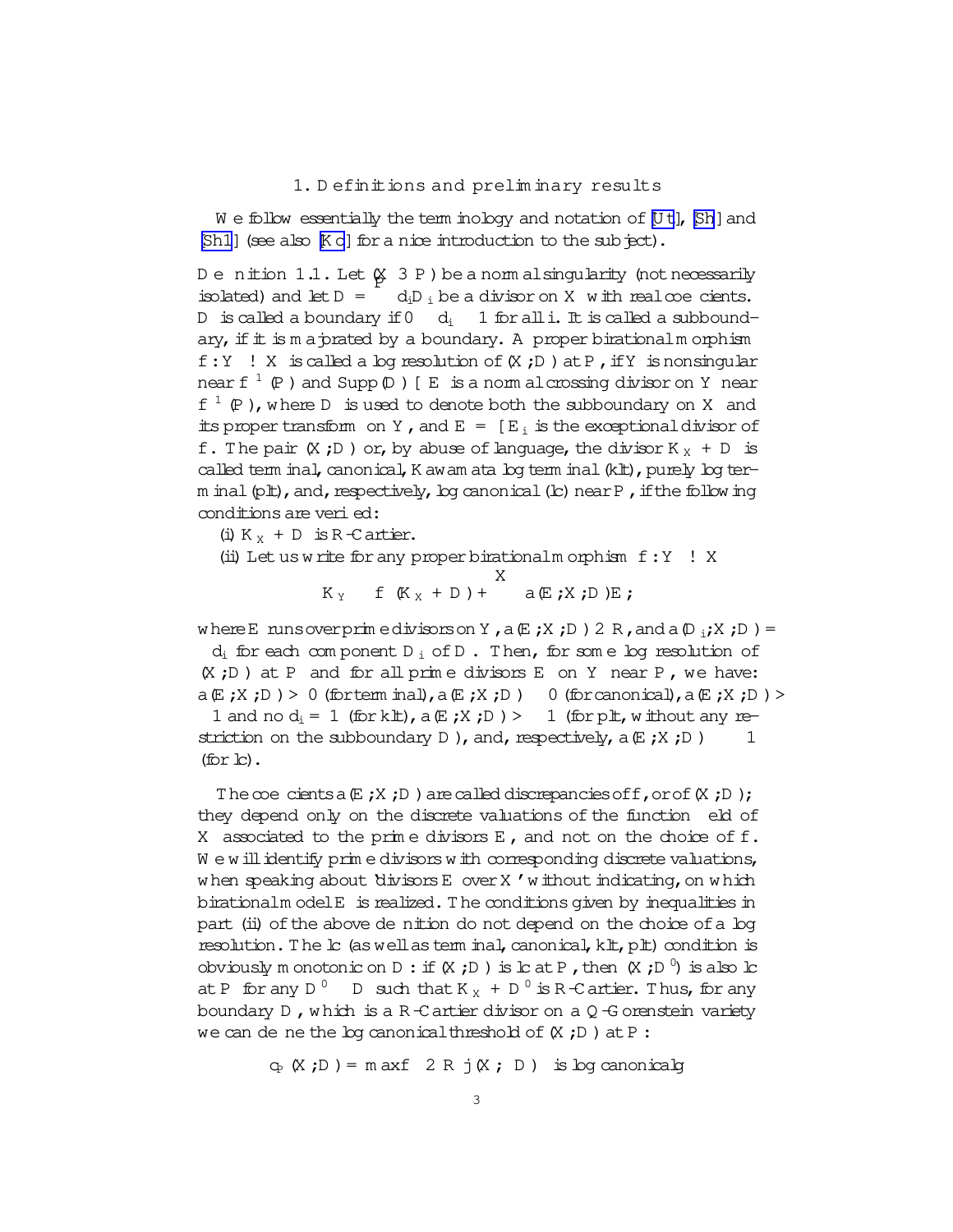<span id="page-3-0"></span>D e nition 1.2 ([\[Sh1,](#page-12-0)1.5]). Let (X 3 P ) be a norm alsingularity and let  $D = \frac{d_i D_i}{d_i D_i}$  be a boundary on X such that  $K_X + D$  is log canonical. The pair  $(X, D)$  is said to be exceptional if there exists at m ost one exceptionaldivisor E over X with discrepancy  $a(E;X;D) = 1$ . The singularity  $(X ; P)$  is said to be exceptional if  $(X ; D)$  is exceptional for any D whenewer  $K_X + D$  is log canonical.

Rem ark 1.3. By the connectedness result  $[Sh, 5.7]$ , [\[U t,](#page-12-0) 17.4], the set of divisors with discrepancies 1 in Y for any proper birational  $m$  orphism  $f:Y$  ! X is connected. Therefore, if a log canonical pair  $(X, D)$  is nonexceptional, then there exist in nitely m any divisors with discrepancy 1, which can be constructed by blowing up the compom ents of intersections of pairs of such divisors.

D e nition 1.4 ( $[\text{Sh}, 5.1]$ ). Let  $(X, P)$  be a norm al singularity,  $D =$  $S + B$  a subboundary, such that B; S have no comm on components, S is a reduced divisor, and B =  $\overline{b_1B_1}$  with all  $b_1 < 1$ , that is, bB c = 0, where b c denotes the integer part. Then one sais that  $K<sub>x</sub> + D$  is ncom plem ented, if there exists a Q -divisor D<sup>+</sup>, such that the following conditions are veried:

```
(i) nD^+ has integer coecients ;
   (iii) nD ^+ nK _x;
  (iii) nD<sup>+</sup> nS b(n + 1)B c 0;
  (iv) K _X + D ^+ is lc.
  The divisor K<sub>X</sub> + D<sup>+</sup> is called a n-complement of K<sub>X</sub> + D. Remark,
that if D is a boundary, then so is D^+.
```
E xam ple 1.5 ( $[\text{Sh}, 523, 5.6]$ ,  $[\text{Sh},1.5]$ ). Let  $(X, P)$  beatwo-dim ensional quotient singularity. Then the following conditions are equivalent:

- (i)  $(X \t3 P)$  is exceptional,
- (ii)  $(X \t3 P)$  is of type  $E_6$ ,  $E_7$  or  $E_8$  (in the generalized sense of [\[1\]](#page-12-0), [\[Br\]](#page-12-0)); this m eans that the dual (weighted) graph of the m inim al resolution of such a singularity has a single 3-valent vertex  $\overline{b}$ , b  $2$  with three chains issued from  $it$ , exactly one of them being of type | <sup>2</sup> (see  $[\exists r]$ ,  $[\![1]\!]$ , or  $[\![Ut, Ch, 3]\!]$  for a m ore precise description),
- (iii) there are no 1-or 2-com plem ents  $K_X + D$  such that P 2 Supp  $(D)$ ) (but there is a  $3-$ ,  $4$ -or 6-com plem ent),
- (iv)  $(X \t3 P)$  is analytically isom or phic to a quotient  $C^2 = G$ , where G is a nite subgroup of  $GL_3(\mathbb{C})$  w ithout reections of dihedral, tetra-hedral or icosahedraltype [\[Br\]](#page-12-0). This m eans that the im age of G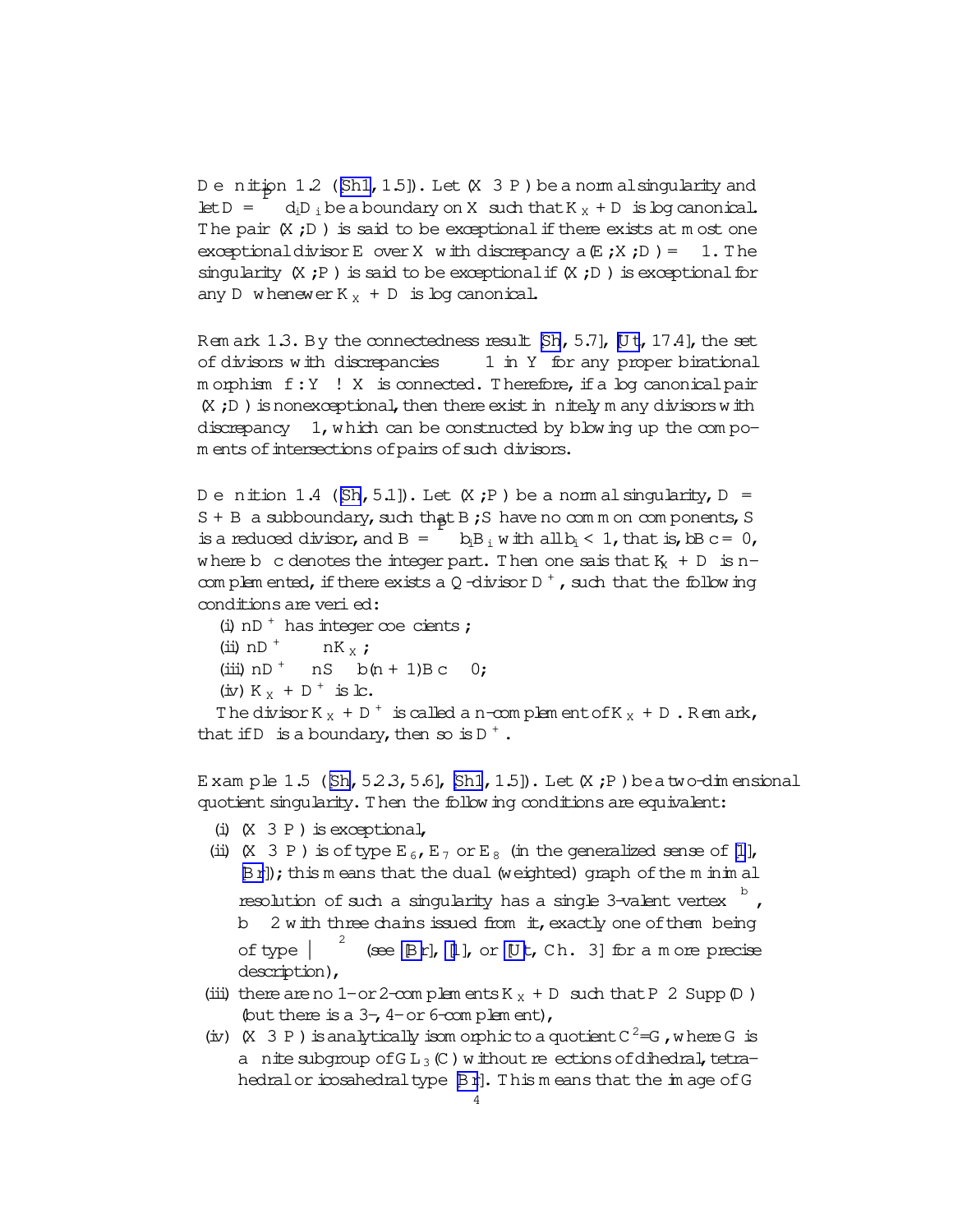<span id="page-4-0"></span>in  $PGL_2(\mathbb{C})$  '  $SO_3(\mathbb{C})$  is the dihedral, tetrahedral or icosahedral group in the usual sense.

The following theorem is a consequence of the proof of Shokurov's theorem  $[Sh1, 7.1]$ .

Theorem  $1.6$ . Let  $(X \ 3 \ P)$  be a nonexceptional three-dim ensional boy canonical singularity. Then  $K_x$  is either  $1 - 2 - 3 - 4 -$  or 6-com plem ented. M or ever, there exists such a nonexceptional complement  $K_X + D$ .

Lem m a 1.7. A ssum e that there exists a reduced divisor  $S = \begin{bmatrix} S_i \\ S_i \end{bmatrix}$ passing through P such that  $K_x + S$  is log canonical. Then  $(X \t3 P)$ is nonexceptional.

Proof. Take a general hyperplane section through P. Then, for some 1, the log divisor  $K_X + S + H$  is log canonical, but not purely  $log$  term inal. By Rem ark 1.3, the set of divisors with discrepancy  $a(jX; S + H) = 1$  on a resolution Y ! X is connected, and by construction, we have at least two of them, one coming from S and the other one, say E, exceptional over X . So we can get in nitely m any divisors with discrepancy 1 in blowing up the curves of intersections.  $\Box$ 

Example 1.8. By dention and Lemma 1.7 any three-dimensional cDV-singularity is nonexceptional.

Example 1.9. Let  $(X \t3 P)$  be a three-dimensional term inal singularity and S 2 j  $K_X$  ja general element (in the G orenstein case, we should additionally suppose that S 3 P). By  $R$ , 6.4] and the inversion of adjunction [Sh, 3.3, 3.12, 5.13], [Ut, 17.6] K<sub>X</sub> + S is purely bg term inal (and even canonical). Therefore, all term inal singularities are nonexceptional. O f course, these argum ents use the classi cation of tem inal singularities. Shokurov (cf. R, 6.5]) posed the problem to prove this fact directly.

## 2. Quotient singularities

Now let  $(X \t3 P)$  be a three-dim ensional quotient singularity, i.e.  $(X \t3 \tP) = (C^3 \t3 \t0) = G$ , where  $G \t G L_3(C)$  is a nite subgroup. We m ay assume that G contains no quasi-reections, for if G contains quasi-re ections, then there exists another subgroup  $G^0$  of  $GL_3(\mathbb{C})$ , which does not contain a quasi-re ection and such that C  $[y_1; y_2; y_3]^S$ . C  $[y_1$ ;  $y_2$ ;  $y_3$  $\int_0^0$  as C -algebras.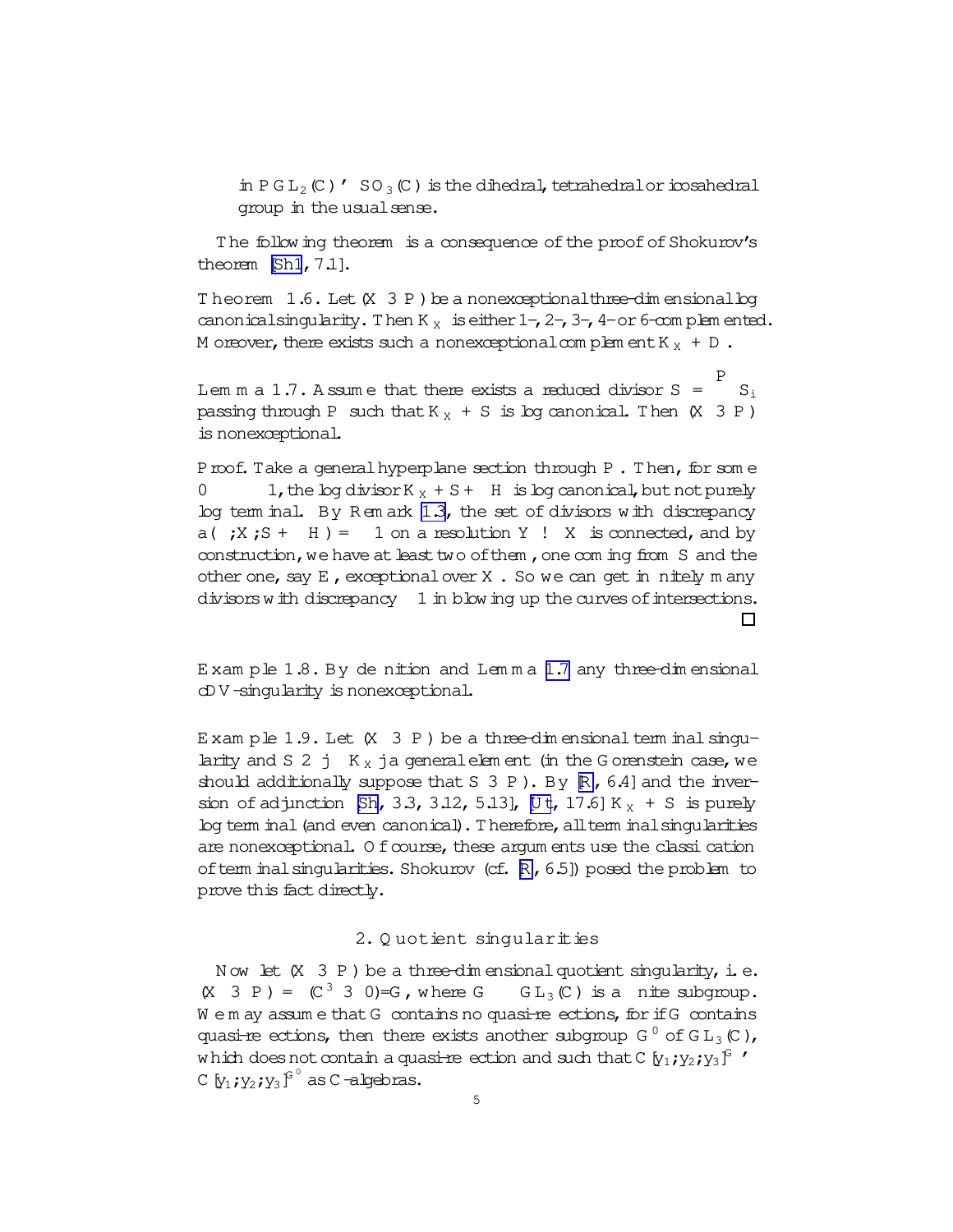<span id="page-5-0"></span>Let : V ! X be the quotient m orphism, where  $V = C<sup>3</sup>$ . Let D be a boundary on X and let  $D^0 = D$ . By  $[Sh, 2.2]$ , [Ut, 20.3],  $[K \circ, ]$  $K_X + D$  is by canonical (resp., plt, klt) i so is  $K_V + D^0$ .

Lem m a 2.1. In the above notation,  $(X ; D)$  is exceptionali  $(V ; D^0)$ is.

Proof. A ssum e that  $(V;D^0)$  is exceptional. Then by  $[Sh2, 3.1]$ ,  $[Ut,$ 17.10] there exists a blow-up g:W  $\cdot$  V such that K  $_W + S + B^0 =$ g  $(K_{V} + D^0)$  ispurely log term inal, where S is the (irreducible) exceptionaldivisor ofg and B  $^0$  is the proper transform of D  $^0$ . This blow-up is unique up to isom orphism, because g is projective and  $(W = V) = 1$  $[Ut, 6.2]$ . So we can de ne an action of G on W m aking g equivariant. Let ':W ! Y be the quotient m orphism and put  $E = ' (S)$  and  $\mathsf{B}$   $\colon$   $\mathsf{A}$   $\left(\mathsf{B}\right)$  . We have the following commutative diagram

$$
\begin{array}{ccc}\nW & ' & Y \\
? & ? & ? \\
? & ? & ? \\
Y & f & Y \\
V & ? & X: & Y\n\end{array}
$$
\n(1)

By the ram ication form ula

$$
K_{W} + S + B^{0} = ' (K_{Y} + E + B); \qquad (2)
$$

whence

$$
K_Y + E + B = f (K_X + D): \qquad (3)
$$

By  $[Sh, 2.2]$ ,  $[Ut, 20.3]$  K<sub>y</sub> + E + B is purely log term inal. Therefore,  $K_X + D$  is exceptional.

Conversely, assume that  $K_X + D$  is exceptional. Let W be the norm alization of V  $_X$  Y. We again have the diagram (1) and relations (2), (3). Sim ilarly, by  $[Sh, 22]$ , [Ut, 20.3], K<sub>W</sub> + S + B<sup>0</sup> is purely log term inal, hence K  $_V$  + D  $^0$  is exceptional.  $\Box$ 

Lem m a  $2.2$ . In the notation of Lem m a  $2.1$ , assume that G has a sem iinvariant of degree  $3.$  Then  $(X \ 3 \ P)$  is nonexceptional.

Proof. Let be such a sem invariant of m in im aldegree d 3, let  $D^0$ be its zero locus, and let D  $:=$   $\quad$   $\mathbb{D}$   $\mathbb{D}_{\text{red}}$  . Then D  $(D)$ . By Lem m a [1.7](#page-4-0) it is sucient to show that K  $_V$  + D<sup>0</sup> is log canonical. Note that is hom ogeneous, so D<sup> $0$ </sup> is a cone over a plane curve C of degree d 3. If  $C$  is nonsingular, then  $D^0$  has a unique singular point which can be resolved by only one blow-up with a( $;V;D^0$ ) = 2 m ult<sub>0</sub> 1, so K  $_{\rm V}$  + D  $^0$  is bg canonical in this case. If C has a unique singular point, then G has an eigenvector, say v 2  $C^3$ . But then G has an invariant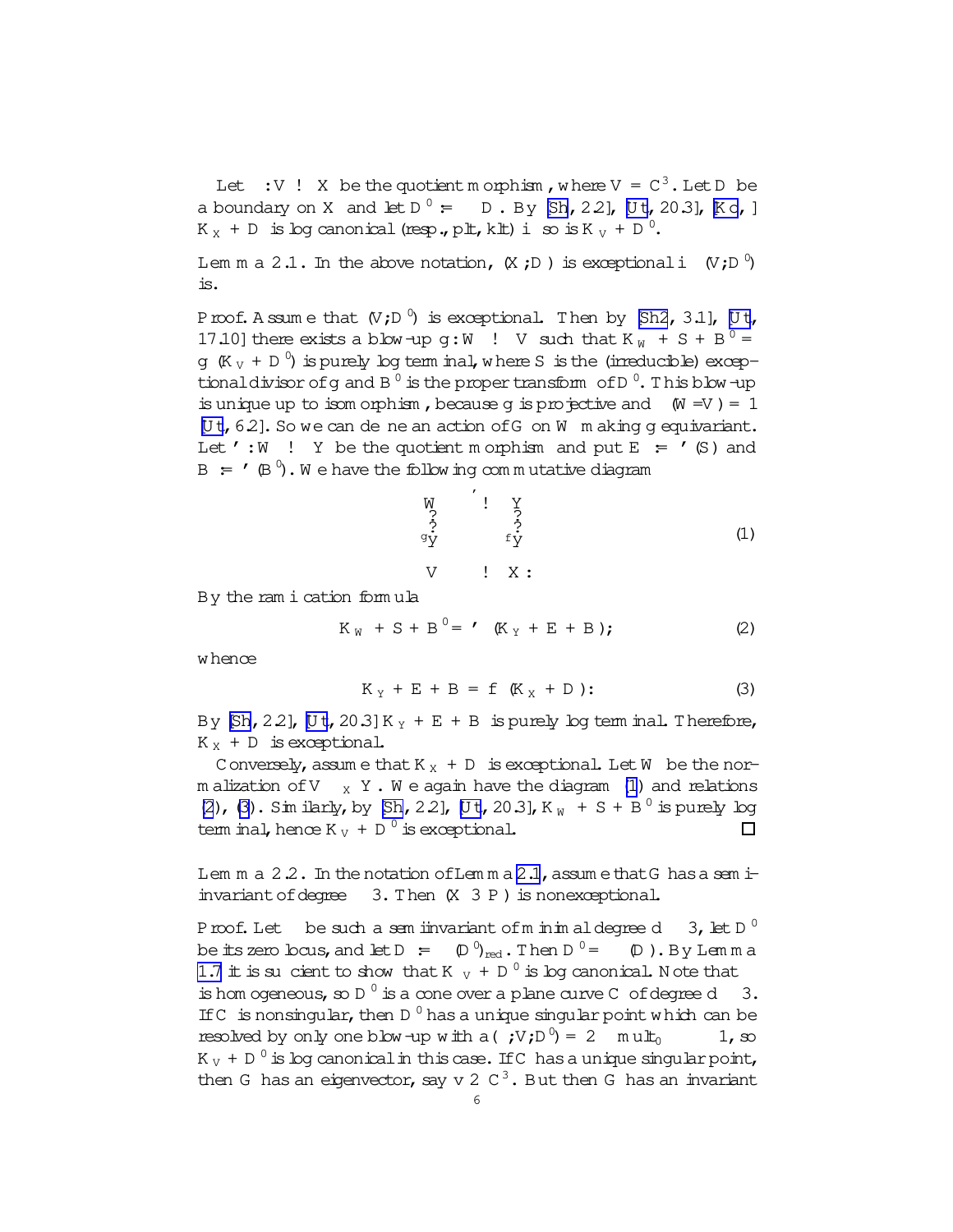<span id="page-6-0"></span>plane, orthogonal to v and we can take  $d = 1$  and C is nonsingular. The same argum ents work if C has exactly two singular points. In the rem aining case C is the union of three lines in general position. Then  $(V,D<sup>0</sup>)$  is already log nonsingular (that is, m ay be taken as its own log resolution), and so  $K_V + D^0$  is log canonical.  $\Box$ 

The subgroup G 2 G  $L_3$  (C) is said to be reducible, if it has a proper invariant subspace in  $C^3$ . G is called imprimitive, if there exists a triple of lines  $L_1$ ;  $L_2$ ;  $L_3$  in C<sup>3</sup>, permuted by G via a representation G ! S<sub>3</sub>, where  $S_n$  denotes the symm etric group of permutations on  $n$  elements.

Corollary 2.3. If  $(X \t3 P)$  is exceptional, then G is irreducible and prim itive.

Proof. If G is reducible, it has a sem invariant of degree 1. If it is in prim itive, it has a sem invariant of degree 3, de ning the union of three planes spanned by pairs of lines from  $L_1; L_2; L_3$ . The result follows by Lemma 2.2.  $\Box$ 

The nite subgroups of G  $GL_3(\mathbb{C})$  were classi ed by Miller{ B lichfeldt {D ickson [M BD] m odulo extension by certain scalarm atrices (com pare with  $[p]$ ). There are 9 types of such groups, denoted by A, B,  $::$ ; J in MBD]. As soon as we are boking for those which yield exceptional quotient singularities, we have to test only prim it ive irreducible ones. They belong to the 6 types  $E$ ,  $F$ ,  $G$ ,  $H$ ,  $I$ ,  $J$ . The orders of the associated collineation qroups  $PG = G = (G \setminus C)$   $PGL_3(C)$  are 36, 72, 216, 60, 360, 168; the rst three are solvable, and the last three are simple. The collineation groups from G to J have their names: the H essian group, the icosahedral one, the alternating group of degree  $6$ , and, nally, K lein's simple group.

P roposition 2.4. The quotients of  $C^3$  by the subgroups of  $SL_3(\mathbb{C})$  of type H are nonexceptional.

Proof. There are two such groups (see, e. g., P] or Ro]): the icosahedral group G of order 60, and its central extension  $G^0$  of order 180. The invariants of G are well-known; see, for example, MBD, Sect. 116]. There is an invariant of degree 2, which is a sem invariant of  $G^0$ . (This also follows from the fact that G is a subgroup of  $SL_3(\mathbb{R})$ ) and therefore has an invariant quadratic form  $[Sp, 4.2.15]$ . The result follows by Lemma 22.  $\Box$ 

2.5. Now we will explain the logic of our approach to the proof of the exceptionality of a quotient singularity, which will be applied in the next section to K lein's group. A ssum e that (X 3 P) is nonexceptional. By Theorem 1.6 there exists a nonexceptional log canonical  $K_X + D$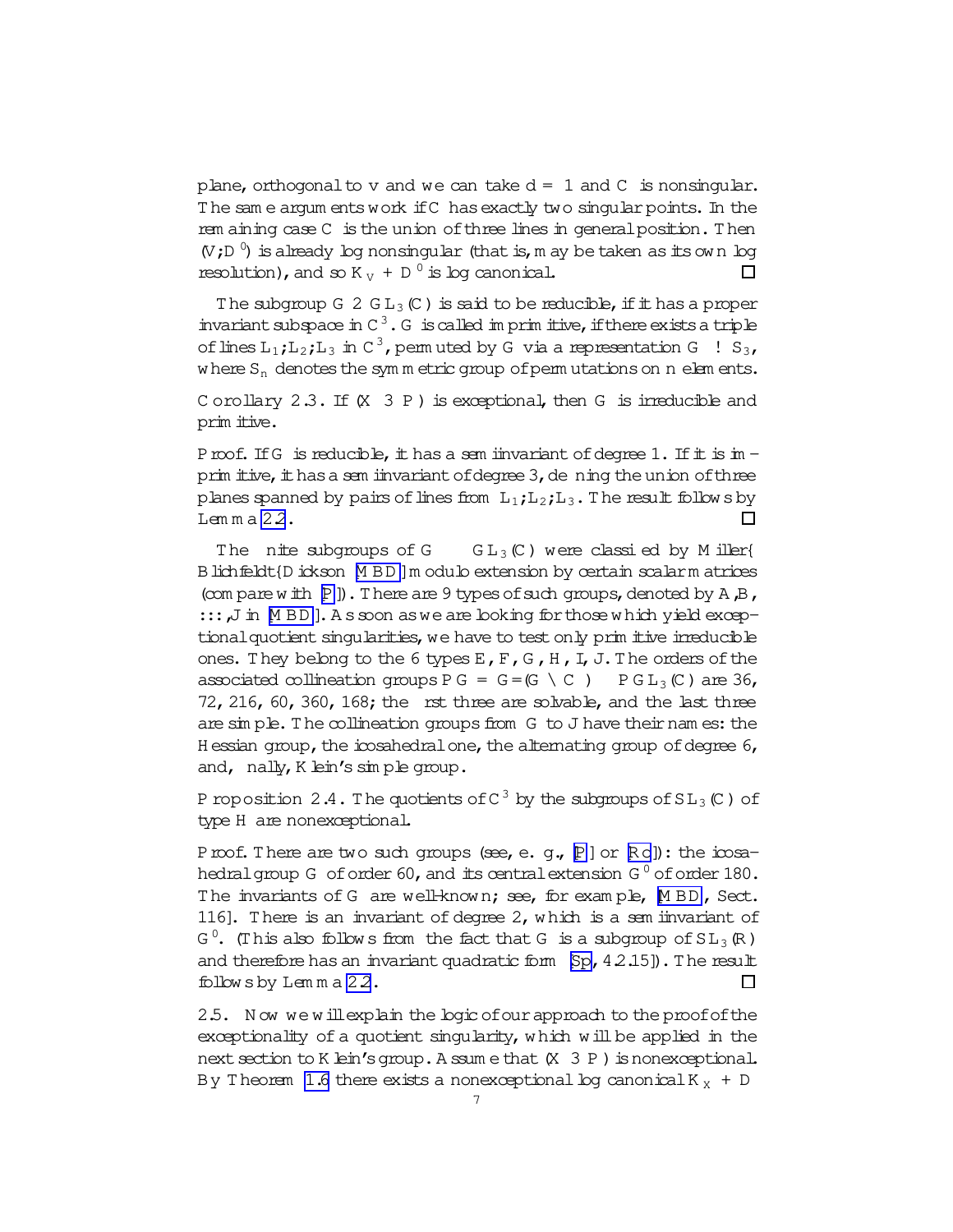<span id="page-7-0"></span>such that  $n(K_X + D)$  0 for n 2 f1; 2; 3; 4; 6q. Further, we will use notations of Lemma [2.1.](#page-5-0) The integer divisor  $F = nD^0$  locally near 0 can be de ned by a sem invariant function, say

Moreover nD  $nK_X$  i the form  $(dx_1 \wedge dx_2 \wedge dx_3)$ <sup>n</sup> is invariant, i.e.

$$
g( ) = det(g)n \tfor all \t g 2 G: \t(4)
$$

D enote  $d = \text{mult}_0( )$ . Let  $:W : V = C^3$  be the blow-up of the origin and let S  $'$  P<sup>2</sup> be the exceptional divisor. Then K<sub>W</sub> =

 $K_V$  + 2S and  $F = R + dS$ , where R is the proper transform of F. Therefore the discrepancy ofS is

$$
a(S;V;D^0) = 2 \frac{1}{n} m u L_0()
$$
 1:

So we have  $d = m u t_0$  ( ) 3n 18.

Further

$$
K_W + S + \frac{3}{d}R = \left(K_V + \frac{3}{d}F\right)
$$
 (5)

By  $\mathbb{K}$  o, Lemma 3.10] K  $_{\mathrm{V}}$  +  $\frac{3}{\mathrm{d}}$  $\frac{3}{d}F$  is boy canonicali so is K  $_{W}$  + S +  $\frac{3}{d}$  $\frac{3}{d}R$ . In this case the pair  $(V;F)$  is exceptional for all  $0$  $\frac{3}{d}$  i K  $_W$  +  $S + \frac{3}{4}$  $\frac{3}{d}R$  is purely boy term inal; by the above, we need this assertion only for  $=\frac{1}{n}$  $\frac{1}{n}$  with n 2 f1;2;3;4;6g, but we will have a stronger property with not necessarily of this form. The plt condition for  $K_{W}$  + S +  $\frac{3}{d}$  $\frac{3}{d}R$  is equivalent to that K  $_S$  +  $\frac{3}{d}$  $\frac{3}{d}C$  is K aw am ata log term inal, where  $C = R \setminus S$  [\[Sh,](#page-12-0) 5.13], [\[U t,](#page-12-0) 17.6]. It is clear that C is given by the equation  $m_{\text{min}} = 0$ , where  $m_{\text{min}}$  is the hom ogeneous com ponent of ofm in im aldegree d. Therefore we have

P roposition 2.6. In the above notations, if K  $\rm _S$  +  $\rm _d^3$  $\frac{3}{d}$ C is K awam ata log term inal, then  $(V;F)$  is exceptional for any  $0$ 3 d .

Rem ark 2.7. If K  $_\textrm{S}$  +  $\frac{3}{\textrm{d}}$  $\frac{3}{d}$ C is bg canonical, but not K awam ata log term inal, then  $(N;F)$  is nonexceptional. If K  $_S$  +  $\frac{3}{d}$  $\frac{3}{d}$ C is not bg canonical, then we can conclude nothing (possibly in this situation we have to consider som e weighted blow-up).

Lem m a 2.8. Notations as above. A ssum e that K  $_\mathrm{S}$  +  $\frac{3}{\mathrm{d}}$  $\frac{3}{d}$ C isnotKawam ata bg term inaland C is a singular irreducible curve. Then there exists an orbit of G consisting of at m ost 10 singular points of C.

Proof. Let P 2 C be a singular point of m axim alm ultiplicity m and let r be the num ber of points in the orbit  $G$   $P$ . D enote by  $c = c(S;C)$  the (global) log canonical threshold of  $(S;C)$ . By our assum ption  $c = 3=d$ .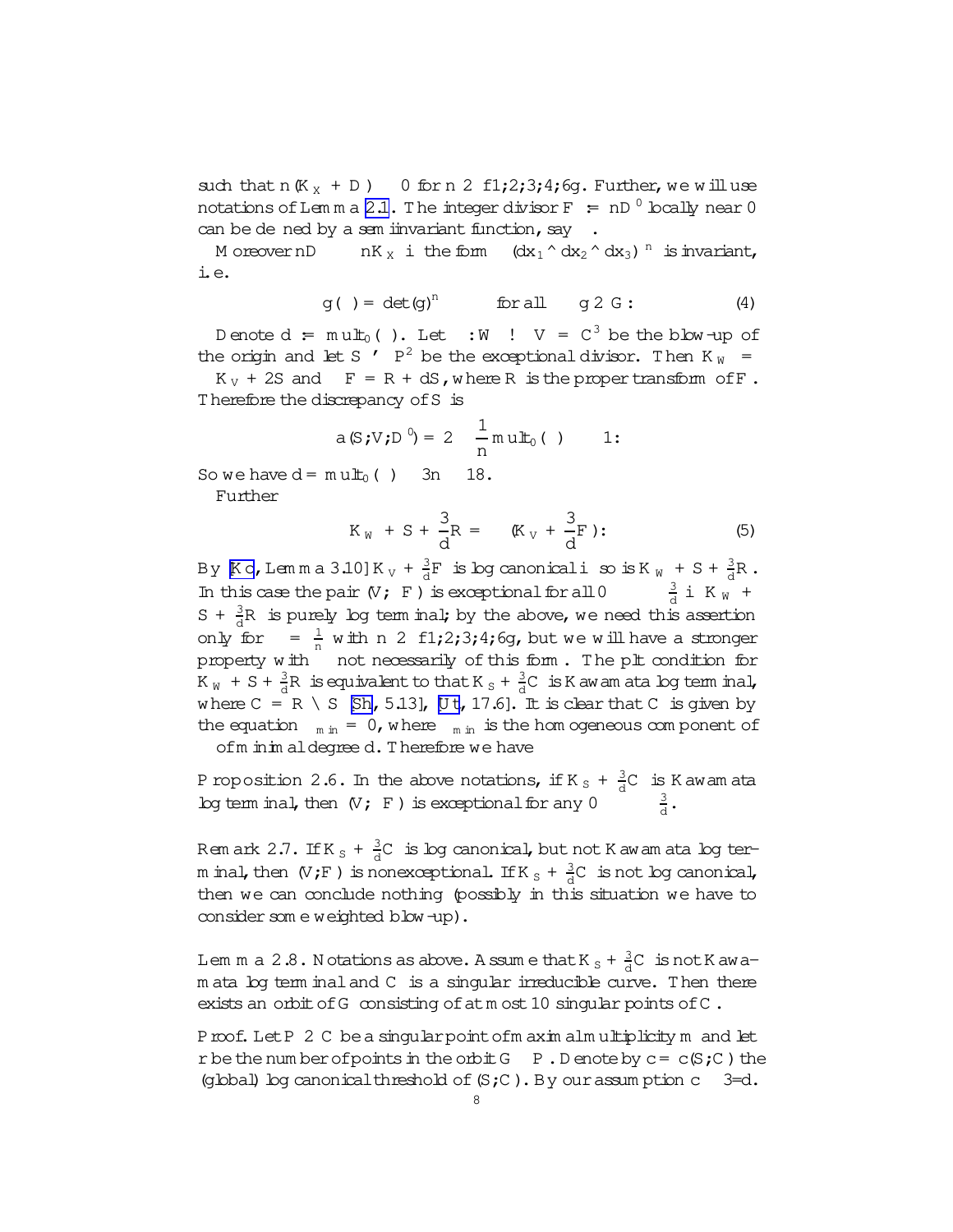<span id="page-8-0"></span>On the other hand,  $c = 1$ =m  $K \circ$ , Lemma 8.10]. This gives us d  $3m$ . Let q be the genus of the norm alization of C. Then

0 g 
$$
\frac{(d \quad 1) (d \quad 2)}{2}
$$
 r  $\frac{m (m \quad 1)}{2}$ :  
Taking into account that d 3m, we obtain  
2 2 g 2 (9 r)m (m \quad 1):

This in plies the assertion.

# 3. K lein's group

The aim of this section is to prove the exceptionality of the quotients of  $C^3$  by the subgroups of  $SL_3(\mathbb{C})$  of type J in the classi cation of MBD]. There are two such groups, see P] or Ro]: K bin's simple group  $J_{168}$  of order 168 and its central extension  $J_{504}^0$  of order 504.

Theorem 3.1. Let G  $SL_3(\mathbb{C})$  be  $J_{168}$  or  $J_{504}^0$ . Then the singularity of the quotient  $C^3 = G$  at the origin is exceptional.

 $\texttt{W}$ e will brie y describe the irreducible representation of  $\texttt{J}_{168}$  in C  $^3$ following  $[M]$  and  $[K]$ . A nother description of  $J_{168}$  see in [Sp, Sect. 4.6]. Let  $y_1$ ;  $y_2$ ;  $y_3$  be coordinates in C<sup>3</sup>. The group  $J_{168}$  is generated by 3 elements  $\cdot$  ; ! of orders 7, 3, 2 respectively, and the representation is de ned by

The second group  $J_{504}^0$  is generated by  $J_{168}$  and the scalar m atrix w ith  $\exp{\frac{2-i}{3}}$  on the diagonal.

Now, we will describe the sem invariants of these groups. First of all, since  $J_{168}$  is simple, all its sem invariants are indeed invariants. They are also sem invariants of  $J_{504}^0$ . A coording to [K I] (see also [W ]), the algebra of invariants  $A = C[y_1; y_2; y_3]^{J_{168}}$  is generated by four hom ogeneous polynom ials f; ;C;K of degrees 4, 6, 14, 21 respectively, with one basic relation between them:

 $\Box$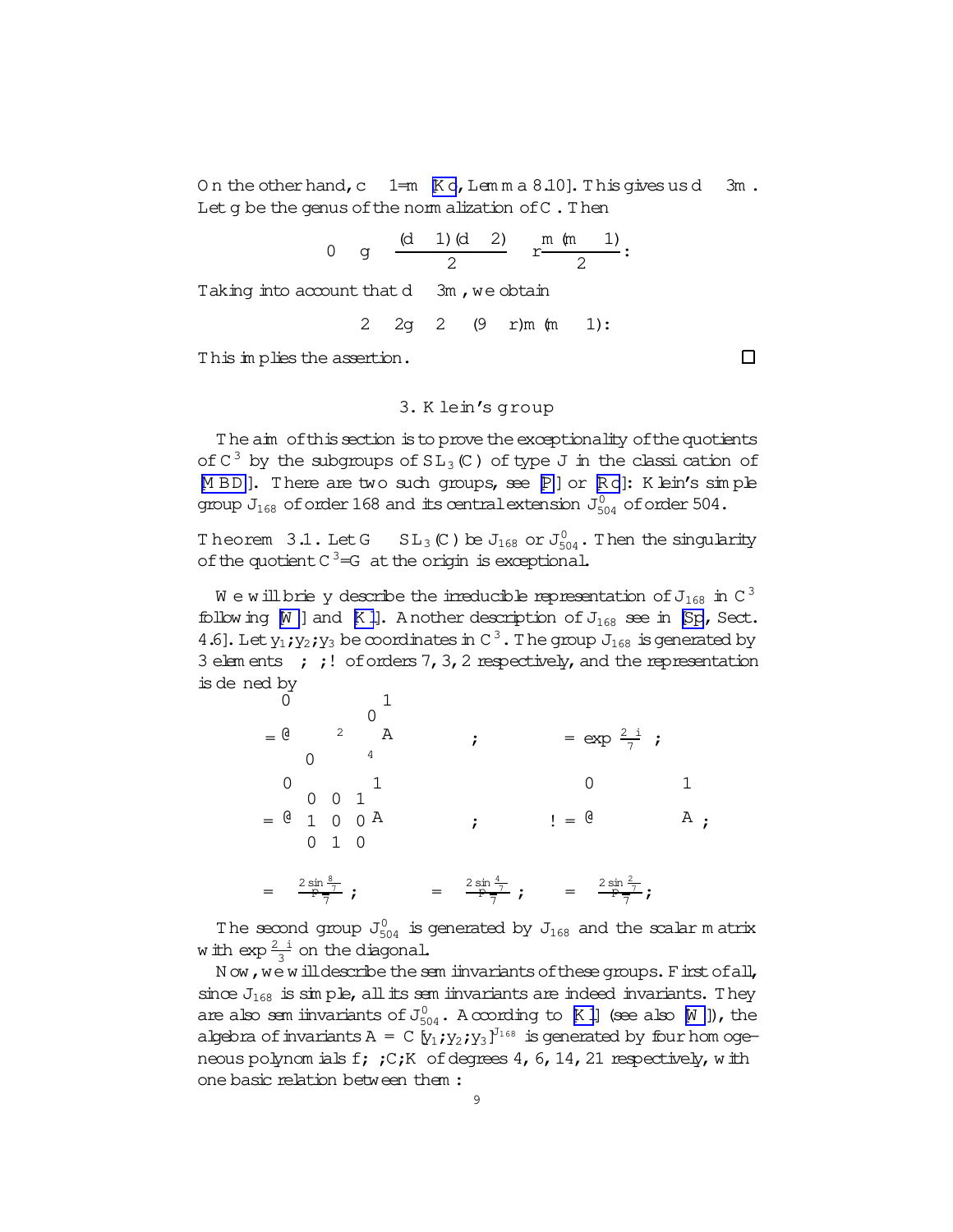<span id="page-9-0"></span>
$$
f = y_1^3 y_3 + y_2^3 y_1 + y_3^3 y_2;
$$
\n
$$
= \frac{1}{54} H \operatorname{ess} (f);
$$
\n
$$
f_{y_1 y_1}^{(0)} f_{y_1 y_2}^{(0)} f_{y_1 y_3}^{(0)} f_{y_1 y_3}^{(0)} f_{y_2 y_1}^{(0)} f_{y_2 y_2}^{(0)} f_{y_2 y_3}^{(0)} f_{y_3 y_3}^{(0)} f_{y_3 y_3}^{(0)} f_{y_3 y_3}^{(0)} f_{y_3 y_3}^{(0)} f_{y_3 y_3}^{(0)} f_{y_3 y_3}^{(0)} f_{y_3 y_3}^{(0)} f_{y_3 y_3}^{(0)} f_{y_3 y_3}^{(0)} f_{y_3 y_3}^{(0)} f_{y_3 y_3}^{(0)} f_{y_3 y_3}^{(0)} f_{y_3 y_3}^{(0)} f_{y_3}^{(0)} f_{y_3}^{(0)} f_{y_3}^{(0)} f_{y_3}^{(0)} f_{y_3}^{(0)} f_{y_3}^{(0)} f_{y_3}^{(0)} f_{y_3}^{(0)} f_{y_3}^{(0)} f_{y_3}^{(0)} f_{y_3}^{(0)} f_{y_3}^{(0)} f_{y_3}^{(0)} f_{y_3}^{(0)} f_{y_3}^{(0)} f_{y_3}^{(0)} f_{y_3}^{(0)} f_{y_3}^{(0)} f_{y_3}^{(0)} f_{y_3}^{(0)} f_{y_3}^{(0)} f_{y_3}^{(0)} f_{y_3}^{(0)} f_{y_3}^{(0)} f_{y_3}^{(0)} f_{y_3}^{(0)} f_{y_3}^{(0)} f_{y_3}^{(0)} f_{y_3}^{(0)} f_{y_3}^{(0)} f_{y_3}^{(0)} f_{y_3}^{(0)} f_{y_3}^{(0)} f_{y_3}^{(0)} f_{y_3}^{(0)} f_{y_3}^{(0)} f_{y_3}^{(0)} f_{y_3}^{(0)} f_{y_3}^{(0)} f_{y_3}^{(0)} f_{y_3}^{(0)} f_{y_3}^{(0)} f_{y_3}^{(0)} f_{
$$

 $K^2$  =  $C^3$  + 1728 <sup>7</sup> + 1008C <sup>4</sup>f 88C<sup>2</sup> f<sup>2</sup> 60032 <sup>5</sup>f<sup>3</sup> + 1088C  ${}^{2}E^{4}$  + 22016  ${}^{3}E^{6}$  256Cf<sup>7</sup> 2048 f  ${}^{9}$ : (6)

In the proof of the Theorem, we will follow the logic scheme outlined in Subsect. 2.5. In the notations of 2.5 let F be given by the equation  $a_{ijk}f^{i}$ <sup>j</sup>C<sup>k</sup>K<sup>1</sup> (i  $= 0$ , where  $=$   $\,$  $0; \dagger$  $0; k$  $0:1 = 0$ or 1, such that the the lowest degree of non-zero term s  $d = m u t_0$  = deg  $_{m in}$  18. For G =  $J_{168}$ , up to a constant factor of proportionality,  $<sub>m</sub>$  in can be only one of the following functions:</sub>

f; ;f<sup>2</sup>;f; f<sup>3</sup>+ <sup>2</sup>; f<sup>2</sup> + C; f<sup>4</sup>+ <sup>2</sup>f; <sup>3</sup>+ f<sup>3</sup> +  $FC:$ where  $\quad$ ; are arbitrary complex constants. The list of initial form s for G =  $J_{504}^0$  is even shorter: according to (4), the character of is equalto g  $\mathcal{V}$  (detg)<sup>n</sup>, hence it is trivial, because G SL<sub>3</sub> (C). So, only polynom ials of degree divisible by 3 should be kept in the case of  $J_{504}^0$ . The rest of the proof depends only on the pair  $(S;C) = (P^2; (m \text{ in})),$ and is done simultaneously for the two groups.

Case 1.  $_{min}$  =  $f^k$  or  $k$ ; deg  $_{min}$  = 4k or, resp. 6k. The reduced curve  $C_{red}$  is nonsingular, so the pair  $(S,C_{red})$  is log nonsingular. Hence (S; C<sub>red</sub>) is klt for any < 1. Hence  $(S; \frac{3}{d}C) = (S; \frac{3k}{d}C_{red})$  is klt. By P roposition 2.6, the pair  $(V; F)$  is exceptional for any 0  $\frac{3}{4}$ , and we are done.

C ase 2.  $_{min} = f^i$  <sup>j</sup>; 10 d = 4i+ 6j 18. Here C<sub>red</sub> = ff = 0g is singular only at the points of intersection of K lein's quartic  $C_1 = ff =$ Og and its H essian curve  $C_2 = f = 0$ g, that is at the in ection points of K lein's curve. It is known that they form one orbit of length 24 under the action of  $J_{168}$  with representative  $(1:0:0)$ . Hence they are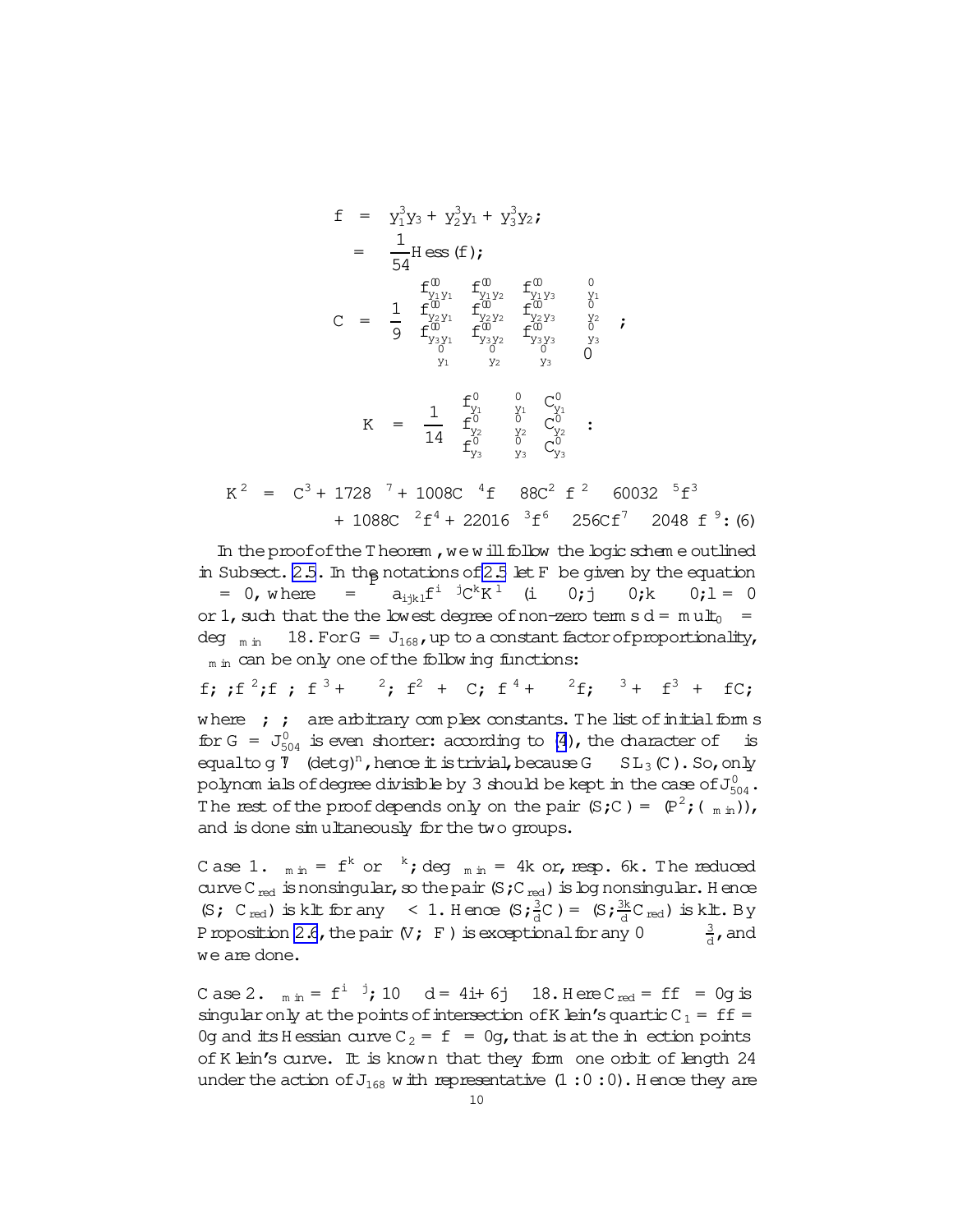ordinary double points of C<sub>red</sub>, and thus,  $(S;C_{red})$  is log nonsingular. Hence  $(S; C_1 + C_2)$  is kit for any  $\leq 1$ ;  $\leq 1$ . Hence  $(S; \frac{3}{d}$  (iC<sub>1</sub> +  $\dot{C}_2$ )) is klt, and we are done.

Cases 1 and 2 cover all the invariant curves of degree  $\leq$  12, as well as multiples of  $C_1$  and  $C_2$ .

C ase  $3. C$  is a reduced irreducible curve of degree d 12. If it is nonsingular, we are done, because  $(S,C)$  is log nonsingular, and  $\frac{3}{d} < 1$ . Assume that  $(S; \frac{3}{d}C)$  is not klt. Then C cannot be singular by Lemma [2.8,](#page-7-0) because  $J_{168}$  does not have orbits in  $P^2$  of length 10. For the orbits of K lein's group, see, e.g. M, Sect. 120]; the possible lengths are 21, 24, 28, 42, 56, 84, 168. Hence C is nonsingular, and this is a contradiction. Hence  $(s, \frac{3}{4}C)$  is always klt in this case, and we are done.

C ase 4. C is reducible or non-reduced of degree 12 d 18. The irreducible com ponents of C are perm uted by the action of  $J_{168}$ . The length of the orbit (if not 1, for an invariant com ponent), is  $7$ , for  $J_{168}$  has no non-trivial hom om orphism s to symmetric groups  $S_p$  with  $p < 7$ . M oreover, there are no straight lines as irreducible com ponents, because the action on the dual projective plane of lines in  ${\rm P}^2$  is the sam e as on  $P^2$  itself, and hence the m inim alorbit length is 21 (there is indeed an invariant of degree 21 which factors into the product of linear form s, nam ely, K  $)$ . So, discarding the m ultiples or combinations of  $C_1$  and  $C_2$  covered by Cases 1 and 2, we have three subcases: A. f  $\oint$  <sub>m in</sub> and  $\oint$  <sub>m in</sub>. Then d = 14, 16, or 18, and C is the union of d=2 conics. B.fj<sub>m in</sub>. Then  $d = 16$  or 18, and  $_{min} = f(f^3 + 2)$ with  $60$  or, resp.,  $_{min} = f(f^2 + C)$  with  $60.C.j$  min. Then  $_{min} = (f^{3} + 2)$  with  $f^{2} = 0$ .

Subcase A.  $d = 18$  can be elim inated, because 96 $\frac{1}{6}$ 68. If  $d = 16$ , then the stabilizer of any conic component of  $C$  is of order 21. Hence, the orbit of the generic point of is of length  $21$ , which is im possible, because there is only one orbit of length 21 in P $^2\colon$  die achtzahlige Pole $'$ in the classical term inology. A sim ilar argum ent shows that  $d = 14$  is also im possible.

Subcase B. If  $d = 16$ , then  $C = C_1 [C^0]$ , where  $C_1$  is K lein's curve, and  $C^0 = f f^3 +$   $2 = 0g$  is an irreducible curve of degree 12. The 24 points Q  $_{{\rm i}}$  of C  $_1$  \ C  $^0$  are ordinary cusps of C  $^0$  , and the local indices (C  $_1$ C  $^0$ <sub>Q<sub>i</sub></sub> = 2. By Bezout T heorem, these are the only intersection points. A ssum e that there is a singular point R 2 C  $^0$ , dierent from Q  $_{\rm i}$ . Let be the length of the orbit of R , and m  $^0$  its multiplicity. Then  $\rm p_a$  (C  $^0)$  =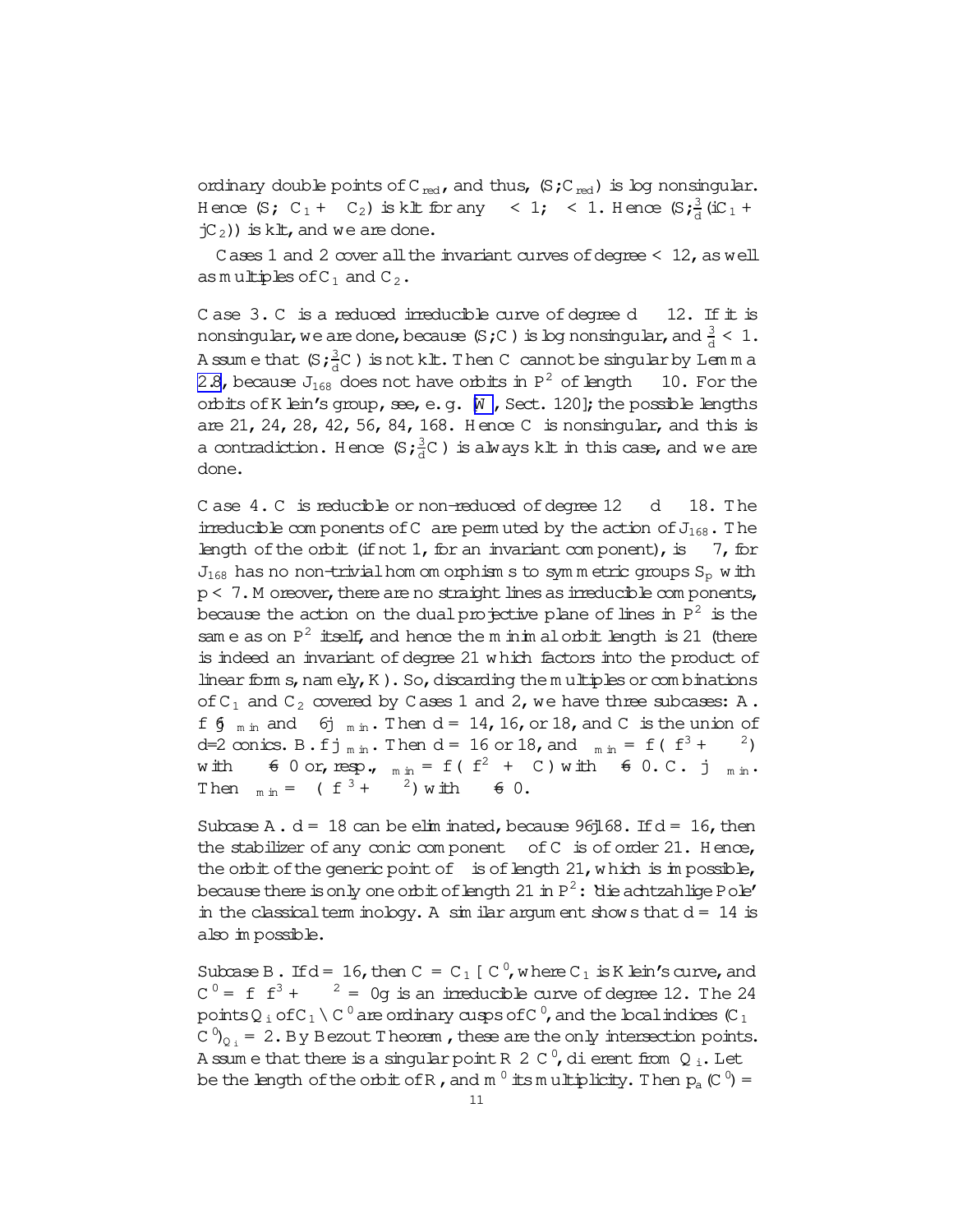55 24 +  $\frac{m^{0} (m^{0} 1)}{2}$  $\frac{1}{2}$ . Taking into the account the possible lengths of orbits, and the uniqueness of orbits of any length  $\leq 84$ , we obtain two possible values  $= 21$  or 28, and  $m^0 = 2$ . (Rem ark, that  $= 28$  really occurs for the dual of K lein's curve, and the corresponding singular points are ordinary double). So, the m axim alm ultiplicity of singular points of C is  $m = 3$ , attained at the points  $Q_i$ . By  $K \circ$ , Lemma 8.10], we have the following estim ate for the log canonical threshhold:  $C_{\mathbb{Q}}$  (S;C) 1 m ult<sub>Q</sub> C 1  $\frac{1}{3}$ . A s  $\frac{3}{d}$  <  $\frac{1}{3}$  $\frac{1}{3}$  in our case, we are done.

If  $d = 18$ , then  $C = C_1$  [  $C^{0}$ , where  $C^{0} = f f^2 + C = 0$ g is irreducible of degree 14. Sim ilarly to the above, we see that the only possibility for the intersection locus C  $_1 \setminus$  C  $^{\text{\textregistered}}$  is the orbit of the point  $fy_1 = \exp{\frac{2i}{3}y_2} = \exp{\frac{4i}{3}y_3}$ g of length 56 (the other candidate, the orbit of lenght 28 taken with m ultiplicity 2, is elim inated because it is not contained in  $C_1$ !). So, the intersections are transversal. A ssum ing that there is an extra singular point of  $C$ , we nd at once that the length of its orbit should be 21, and in this case the genus of  $C^{0}$  is 1. K lein's group cannot act non-trivially on an elliptic curve. So, C has only 56 ordinary double points as singularities, and hence  $(S; C)$  is klt for all  $< 1$ .

Subcase C. C =  $C_2$  [ C<sup>0</sup>, w here  $C_2 = f = 0$ g is the H essian curve, and  $C^0$  = f  $f^3$  +  $^2$  = 0g is the irreducible curve of degree 12 from Subcase B. The 24 points Q<sub>i</sub> are the points of triple intersection of C<sub>2</sub>; C<sup>0</sup>, so by Bezout, there are no other points of intersection. By the argum ent of Subcase B,  $C^0$  cannot acquire singularities, worse than double points. So, the points  $Q_i$  are the singular points of C of m axim alm ultiplicity  $m = 3$ . The sam e argum ent as in Subcase B ends the proof.

The cases  $1-3$  cover all possible invariant curves of degree  $18$ , and in all these cases the pair  $(V;F)$  is exceptional as soon as it is log canonical. By  $2.5$ , this ends the proof of the Theorem.

Rem ark 32. The exceptional divisor E of  $f:Y$  !  $X = C^3 = G$  of Sect. 2 (see  $(1)$ ) for K lein's group G is the weighted projective plane P(4;6;14) =  $P^2 = G$ . The dierent Di<sub>E</sub>(0) (see [\[Sh1](#page-12-0), Ch. 1] for the de nition) in this case is  $(1=2)$ , where is an irreducible curve, the im age of 21 lines of xed points of the elem ents of order 2 in G. The curve is given by the equation

$$
0 = C3 + 17287 + 1008C4f 88C2 f2 600325f3 + 1088C2f4 + 220163f6 256Cf7 2048 f9
$$

of weighted degree 42 (see [\(6\)](#page-9-0)). It is clear that  $(E_j D i_E (0))$  is a log D el Pezzo surface. The weighted projective plane  $E = P(4;6;14)$  has